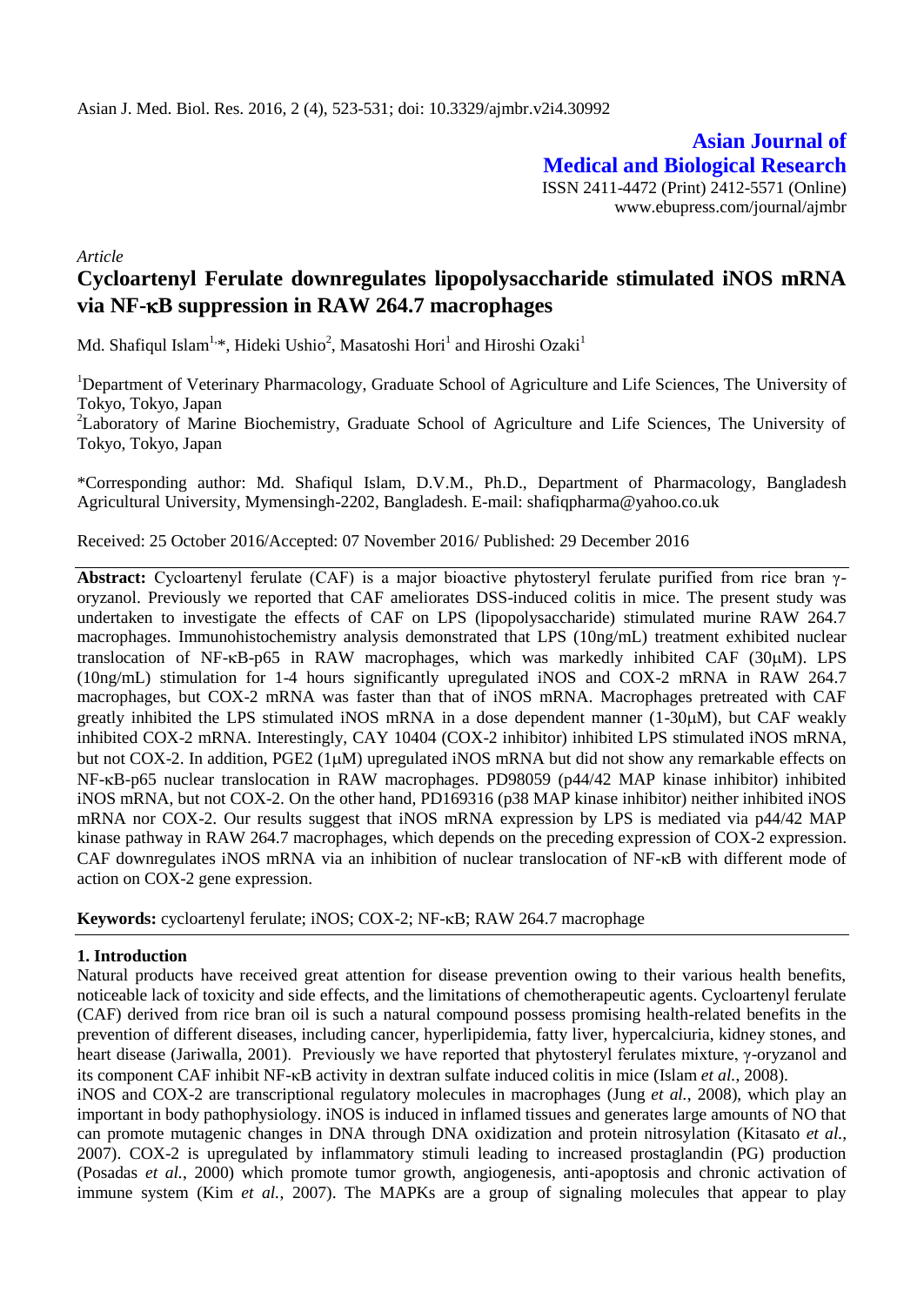**524**

important roles in inflammatory process. LPS induces phosphorylation of p38 MAPK, extra cellular signalregulated kinase-1/2 (ERK-1/2) and c-Jun NH<sub>2</sub>-terminal kinase (JNK), leading to the activation of NF- $\kappa$ B in macrophages. The immune cells, macrophages/monocytes, play a crucial role in eliciting the inflammatory response cascades of NF- $\kappa$ B in the acute phase of inflammation and produce a number of cytokines, chemokines and enzymes such as iNOS and COX-2 for the primary protection of the host. However, uncontrolled accumulation of these defense molecules leads to a more severe and acute level of inflammation [\(Rajapakse](#page-8-2) *et al.*, 2008). Activation of NF-B and the induction of iNOS by lipopolysaccharide involve the transcriptional and translocation of NF- $\kappa$ B to the nucleus [\(Griscavage](#page-7-4) *et al.*, 1996).

In this study, we aimed to investigate the effect of CAF on LPS-stimulated NF- $\kappa$ B activity and mRNA expression of iNOS in relation to COX-2 mRNA regulation in RAW 264.7 murine macrophage cell line.

# **2. Materials and Methods**

# **2.1. Cell culture and treatment**

The mouse macrophage cell line RAW 264.7 (ATCC, TIB-71) was cultured in Dulbecco's modified Eagle's medium (DMEM) supplemented with 10% fetal bovine serum (FBS), 100U/ml penicillin and 100μg/ml streptomycin. Cells were seeded at  $1 \times 10^6$  cells/ml and grown at 37 °C in 5% CO<sub>2</sub> for 2-4 days in DMEM supplemented with 10% fetal bovine serum. Treatment with test compounds and/or LPS (10ng/mL) and PGE2  $(1\mu M)$  were carried out under 1% FBS.

# **2.2. Viability and cytotoxicity**

The mouse macrophage RAW 264.7 cells were cultured in a 6-well tissue culture plates pretreated with 30μM CAF overnight or LPS for 4 hours. Before harvesting the cells, morphological analysis was done under phasecontrast microscope. The cells were harvested and then exposed to 0.04% trypan blue for 5-10 minutes. Viability was determined by calculating the percentage of macrophages alive after dyeing the cells with trypan blue solution under microscopy examination.

# **2.3. RNA extraction and quantification of iNOS and COX-2 mRNA**

Total RNA from RAW 264.7 macrophages was extracted using Trizol reagent (Invitrogen, Tokyo, Japan).Concentration of RNA was adjusted to 1µg/µl with RNase free distilled water. First strand cDNA was synthesized using a random 9-mer primer and avian myeloblastosis virus (AMV) Reverse Transcriptase XL at  $30^{\circ}$  C for 10 min, 42<sup>o</sup>C for 45 min, 99<sup>o</sup>C for 5 min and 4<sup>o</sup>C for 5 min. PCR amplification was performed using AmpliTaq Gold polymerase. The oligonucleotide primers for iNOS were GCCTCGCTCTGGAAAGA (forward) & TCCATGCAGACAACCTT (reverse) and for COX-2 (NM\_011198.2) were AAGCCGAGCACCTTTGGAG (forward) & ATTGATGGTGGCTGTTTTGGTAG (reverse) and the suitable size of synthesized cDNA were 500bp and 147bp, respectively. The oligonucleotide primers for mouse glyceraldehyde 3-phosphate dehydrogenase (GAPDH) used as housekeeping gene, designed from mouse were TGT TCC TAC CCC CAA TGT GT (forward) and CCC TGT TGC TGT AGC CGT AT (reverse), and the suitable size of the synthesized cDNA was 269bp. After initial denaturation at 94º C, amplification at 98º C for 10s, 58ºC for 1.0 min and 72º C for 1.0 min were performed using a thermal cycler (Takara PCR Thermal Cycler MP; Takara Biomedicals, Japan). Initially, we checked PCR for 28 cycles, 30 cycles and 32 cycles and found similar results. Finally, we selected 32 cycles for reverse transcription-PCR analysis instead of amplification nature of RNA expression. PCR products were electrophoresed on 2 % agarose gel containing 0.1 % ethidium bromide. Detectable fluorescent bands were visualized by an ultraviolet transilluminator using FAS III (TOYOBO, Tokyo, Japan). The results were expressed as the ratio of the optical density to glyceraldehyde-3-phosphate dehydrogenase (GAPDH).

# **2.4. Immunohistochemically analysis of NF-B p65 nuclear translocation in RAW 264.7 macrophages**

Immunofluorescence was employed to detect translocation of the p65 component of NF- $\kappa$ B to the nucleus [\(Lebron](#page-8-3) *et al.*, 2003). Briefly, RAW 264.7 macrophages were seeded onto sterile 22 x 22-mm glass cover slips in 6-well tissue culture plates and pretreated with 30μM CAF overnight followed by LPS for 2 hours prior to fixation with 3.7% paraformaldehyde for 30 min at room temperature. We also investigated the effects of PGE2  $(1\mu)$  for 2 hours stimulation on NF- $\kappa$ B-p65 nuclear translocation in RAW 264.7 macrophages. After fixation, the cells were subsequently permeabilized with 0.2% Triton X-100 for 30 min at room temperature and rinsed with phosphate-buffered saline. Blocking of nonspecific binding sites was performed with 3% goat serum along with 1% BSA in phosphate-buffered saline for 60 minutes at room temperature. Rabbit polyclonal IgG against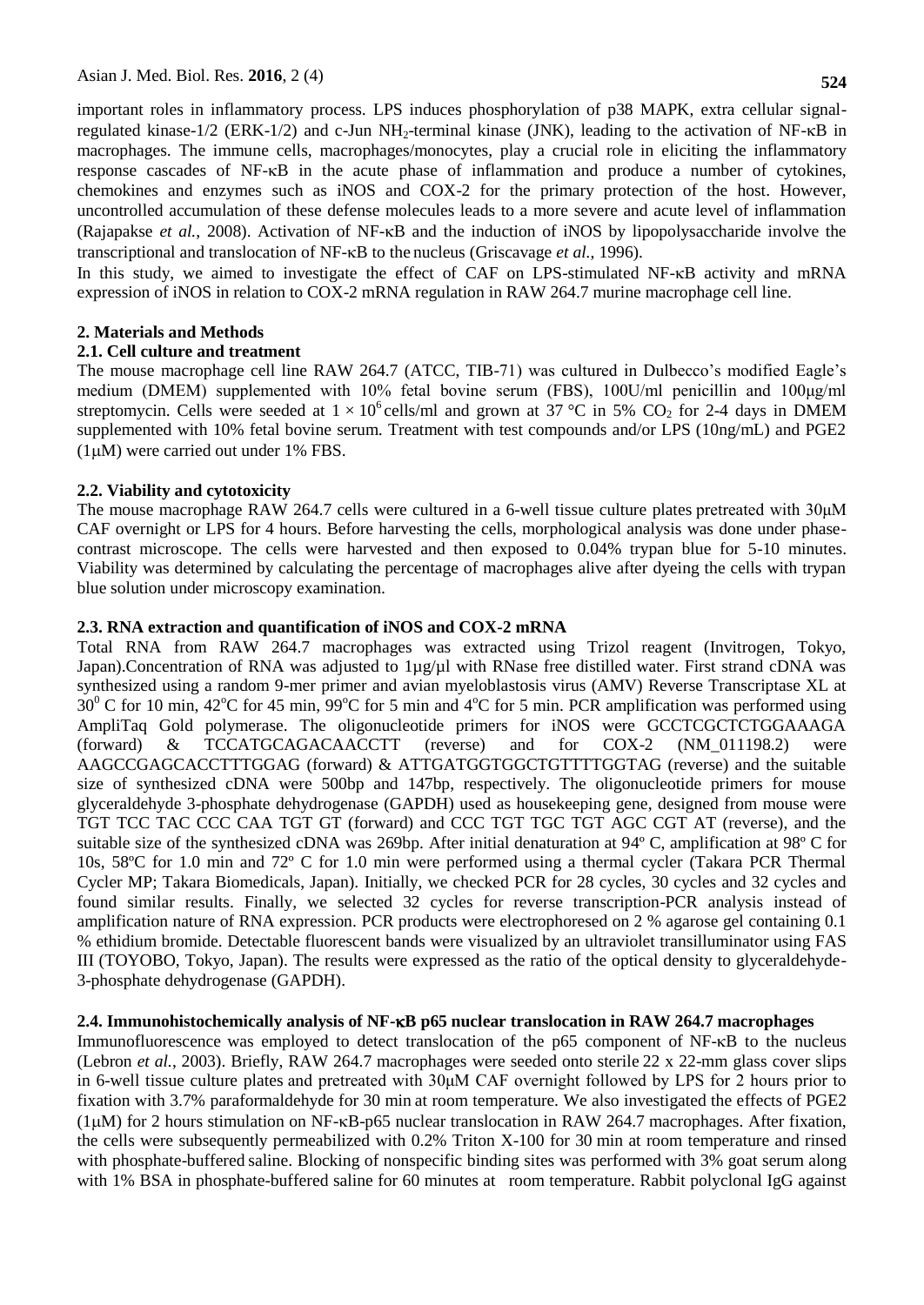NF-қB (p65) (Santa-Cruz Biotechnology, Tokyo, Japan) diluted 1:200 in phosphate-buffered saline (TBS) containing 3% goat serum and 1% BSA for 90 minutes at room temperature in a humidified chamber. The cover slips were washed extensively and incubated for 60 min with a 1:500 dilution of Alexa Fluor 568 conjugated anti-rabbit antibody. Nuclear staining was performed with 4', 6-diamidino-2-phenylindole (DAPI, 0.1 µg/mL, Sigma-Aldrich, Tokyo, Japan). Following extensive washing, the cover slips were mounted on slides and analyzed by fluorescence microscopy. Randomly five fields of each slide were counted and percentage of activated and non-activated cells was counted on the basis of nuclear translocation of NF-KB p65.

# **2.5. Drugs and reagents**

γ-oryzanol was purified from Japanese rice, Koshi-hikari (Bligh *et al.*[, 1959\)](#page-7-5). Cycloartenyl ferulate (CAF) (Figure 1) (Wako Chemical, Osaka, Japan) was purified from rice bran γ-oryzanol. LPS from *Escherichia coli* (Sigma-Aldrich, Tokyo, Japan), CAY10404 (Cayman Chemical, Ann Arbor, MI), PD 169316 and PD 98059 (Calbiochem, Darmstadt, Germany). All other solution used was of analytical grade.

# **2.6. Statistical analyses**

Numerical data are expressed as mean ± SEM. Statistical evaluation was carried out by Student's *t*-test and, where appropriate, one-way ANOVA; Tukey's all compare test was applied.

# **3. Results**

# **3.1. Cycloartenyl ferulate inhibits activation of NF-B-p65 in RAW 264.7 macrophages**

The key regulator of inflammation as well as transcription factor,  $NF- $\kappa$ B$  exists mainly as a heterodimer comprised of subunits of the Rel family p50 and p65, which is normally sequestered in the cytosol as an inactive complex due to its binding with inhibitors of  $\kappa$ B (I $\kappa$ Bs) in unstimulated cells. Activation of NF- $\kappa$ B involves the phosphorylation of IKBs and the resulting free NF-KB is then translocated to the nucleus, where it binds to KBbinding sites in the promoter regions of target genes. Degradation of cytosolic I $\kappa$ B $\alpha$  enable NF- $\kappa$ B subunits to migrate to the nuclear compartment, where they promote gene transcription [\(Lebron](#page-8-3) *et al.*, 2003). Since the p65 subunit has been demonstrated to exert critical activity in the transcription of many inflammatory genes, we then investigated LPS  $(10ng/mL)$ -induced translocation of NF- $\kappa$ B-p65 in RAW 264.7 macrophages. Our results demonstrated that LPS (10ng/mL) induced severe inflammation in the RAW 264.7 macrophages exhibited diffuse NF- $\kappa$ B-p65 translocation from the cytoplasm into the nuclei of the macrophages (Figure 2). Pretreatment with  $30\mu$ M CAF significantly inhibited LPS-induced nuclear translocation of NF- $\kappa$ B-p65 subunit in RAW 264.7 macrophages (Figure 2).

# **3.2. Cycloartenyl ferulate downregulates LPS-induced iNOS and COX2 mRNA in RAW 264.7 macrophages**

iNOS and COX-2 are considered to be important pro-inflammatory mediators during inflammation and their upregulation are associated with the transcriptional activation (Noh *et al.*[, 2006\)](#page-8-4). We found that unstimulated RAW 264.7 macrophages did not express iNOS mRNA but it expressed COX-2 mRNA. However, when the macrophages were stimulated with LPS (10ng/mL), iNOS mRNA significantly (*P<*0.01) upregulated at 2 and 4 hours stimulation, whereas COX-2 mRNA significantly (*P*<0.01) increased at 1, 2 and 4 hours stimulation in RAW 264.7 macrophages (Figure 3). Pretreatment with CAF (1-30 μM) overnight followed by LPS (10 ng/mL) stimulation significantly inhibited mRNA of iNOS and COX-2 in a dose dependent manner (Figure 4).

# **3.3. COX-2 inhibitor CAY 10404 inhibits iNOS gene but not COX-2 ined RAW 264.7 macrophages**

To clarify the involvement of COX-2/PGs pathways in iNOS expression, CAY10404 (COX-2 inhibitor) was used in LPS stimulated RAW 264.7 macrophages. The cells were pretreated with CAY10404 (10μM) overnight followed by LPS (10ng/mL) stimulation for 4 hours. RT-PCR analysis demonstrated that CAY10404 partially but significantly (*P<*0.05) inhibited iNOS mRNA but not COX-2 (Figure 5). We also investigated whether PGE2 upregulates iNOS gene and NF- $\kappa$ B-p65 nuclear translocation in RAW 264.7 macrophages. Expectedly we found that PGE2 ( $1\mu$ M) for 4 hours stimulation significantly ( $P < 0.05$ ) upregulated iNOS mRNA in macrophages (Figure 6A-B). However, PGE2  $(1\mu M)$  for 2 hours stimulation did not show any remarkable effects on NF-kB-p65 nuclear translocation in RAW 264.7 macrophages (Figure 6 C).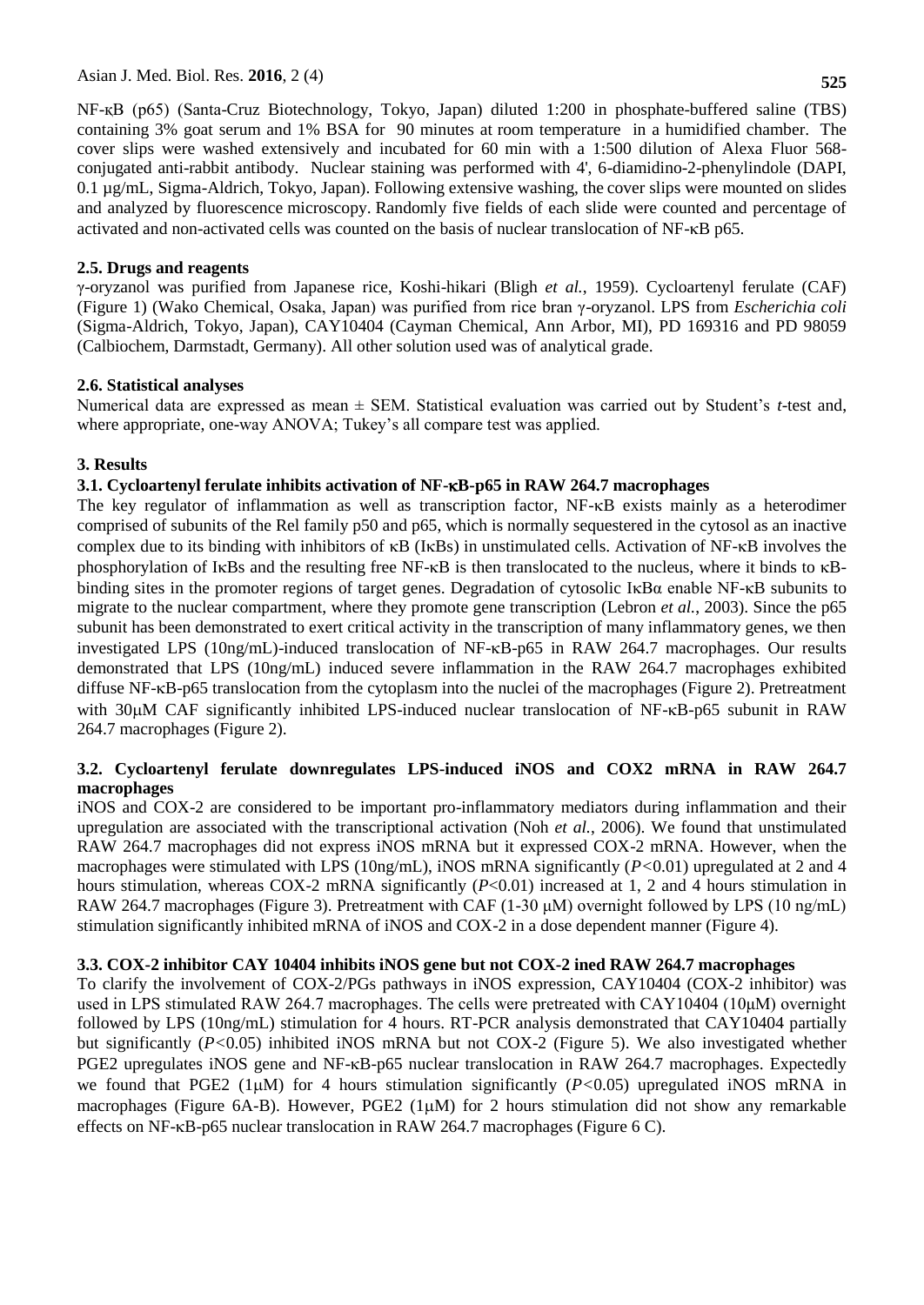



A NF-xB p65 translocation (Immunohistochemistry) (a) Control (b) LPS (10 $ng$ ) (c) CAF (30 µM) + LPS (10 ng)  $\overline{B}$ cellsi 100 80 ť activation 60 40  $20$  $NF - vB$ Control LPS CAF (30 µM)<br>(10ng/mL) + LPS (10 ng)

**Figure 2. Effects of Cycloartenyl ferule on NF-қB p65 nuclear translocation in RAW 264.7 macrophages. (A-a) Control, (A-b) LPS (10ng/mL) and (A-c) CAF (30M) + LPS (10ng/mL). The data represent the mean ± SEM.**  *P***<0.01, compare between control and LPS treated macrophages. ##** *P***<0.01, compare**  between LPS and CAF + LPS groups. Arrows indicate nuclear translocation of NF-қB p65 in **macrophages. n=5.**



**Figure 3. LPS (10 ng/mL) stimulates iNOS and COX-2 gene in RAW 264.7 macrophages. (A) Time dependent (1-4 hours) expression of iNOS and COX-2 mRNA in RAW 264.7 macrophages. (B) Representative agarose gel image showing the iNOS and COX-2 amplicons. The results were expressed as**  the ratio of the optical density to GAPDH. The data represent the mean  $\pm$  SEM.  $**$  *P*<0.01, compare **between 0 hour and 1-4 hours respectively. n=5.**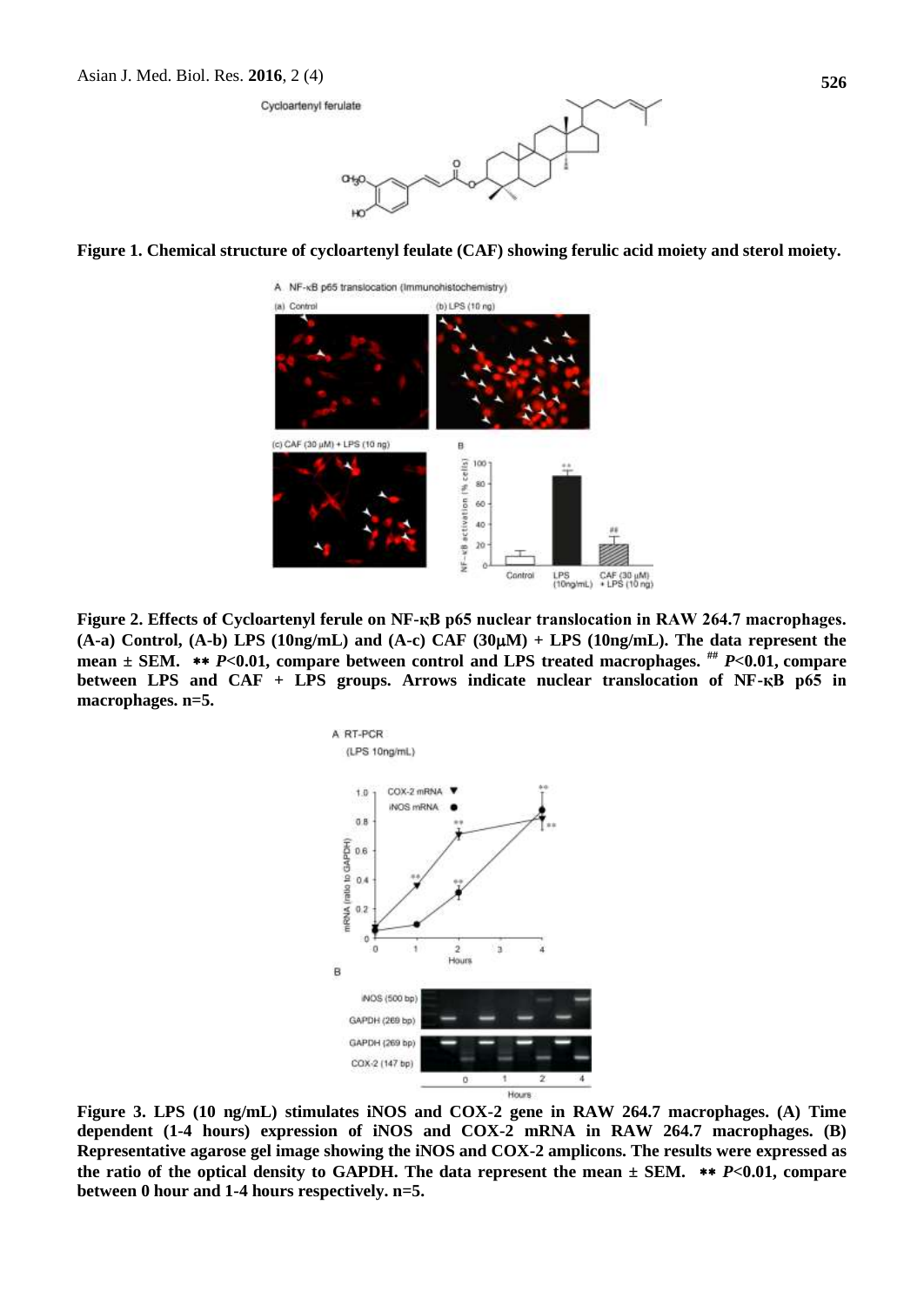

**Figure 4. Cycloartenyl ferulate inhibits iNOS and COX-2 mRNA expressions in RAW 264.7 macrophages. Raw macrophages were pretreated with 1,3,10 and 30μM CAF respectively over night followed by LPS (10ng/mL) stimulation for 4 hours. (A-a) RT-PCR analysis of iNOS mRNA, (A-b) Representative agarose gel image showing the iNOS mRNA amplicons. (B-a) RT-PCR analysis of COX-2 mRNA, (A-b) Representative agarose gel image showing the COX-2 mRNA amplicons. The results were expressed as the ratio of the optical density to GAPDH. The data represent the mean**  $\pm$  **SEM.**  $\ast$ *P***<0.05 and**  *P***<0.01 compare between control and LPS treated macrophages. #** *P***<0.05 and ##** *P***<0.01, compare between LPS and CAF+LPS treated macrophages. n=5.**



**Figure 5. Effects of CAY 10404 on iNOS and COX-2 mRNA in LPS stimulated RAW 264.7 macrophages. RAW 264.7 macrophages were pretreated with CAY10404 (10μM) overnight followed by LPS (10ng/mL) stimulation for 4 hours. (A-a) iNOS mRNA, (A-b) Representative agarose gel image showing the iNOS amplicons. (B-a) COX-2 mRNA expressions, (B-b) Representative agarose gel image showing the COX-2**  amplicons. The data represent the mean  $\pm$  SEM.  $*$  *P*<0.01, compare between control and LPS treated **macrophages. #** *P***<0.05, compare between LPS and LPS +CAY 10404 groups. n=5.**

#### **3.4. Effects of MAP kinase inhibitors on iNOS and COX-2 gene in RAW 264.7 macrophages**

As the MAPKs are important signaling pathways for iNOS and COX-2 gene regulation, the effects of PD169316 (a p38 MAP kinase inhibitor) and PD98059 (a p44/42 MAP kinase inhibitor) were investigated on iNOS and COX-2 gene expression in RAW 264.7 macrophages. The macrophages were pretreated with PD169316 (20μM) or PD98059 (20μM) overnight followed by LPS (10ng/mL) stimulation for 4 hours. RT-PCR results demonstrated that PD98059, significantly ( $P<0.05$ ) inhibited iNOS mRNA but not COX-2 (Figure 7A-B). On the other hand, PD169316 neither inhibited iNOS nor COX-2 mRNA in LPS treated macrophages (Figure 7C-D).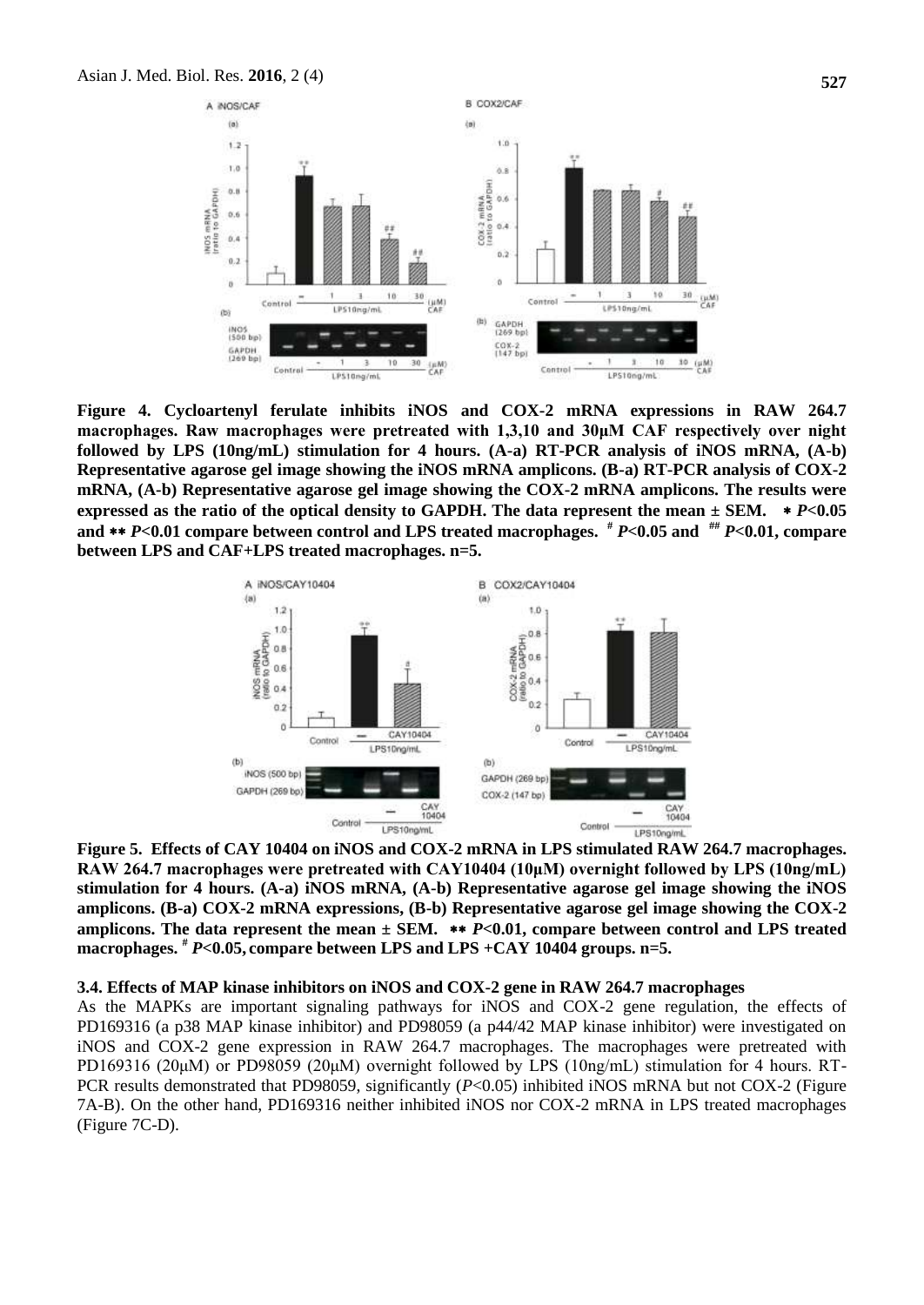

**Figure 6. Effects of PGE2 on iNOS mRNA and NF-қB p65 nuclear translocation in RAW 264.7 macrophages. RAW 264.7 macrophages were treated with PGE2 (1μM) for 4 hours. (A) iNOS mRNA; control and PGE2 treated macrophages. (B) Representative agarose gel image showing the iNOS amplicons. The data represent the mean ± SEM.**  *P***<0.05, compare between control and PGE2 treated macrophages. n=5. (C) Effects of PGE2 on NF-қB-p65 nuclear translocation in RAW 264.7 macrophages. Cell were treated with PGE2 (1μM) for 2 hours, fixed and stained. No remarkable change was found between control and treated macrophages in nuclear translocation of NF-B-p65. n=5.**



**Figure 7. Effects of MAPKs inhibitor on iNOS and COX-2 mRNA in LPS stimulated RAW 264.7 macrophages. RAW 264.7 macrophages were pretreated with PD98059 (20μM) or PD169316 (20μM) overnight followed by LPS (10ng/mL) stimulation for 4 hours. Total RNA extracted for the RT–PCR analyses. In case of PD98059, (A-a) iNOS mRNA, (A-b) Representative agarose gel image showing the iNOS amplicons; (B-a) COX-2 mRNA, (B-b) Representative agarose gel image showing the COX-2 amplicons. In case of PD169316, (C-a) iNOS mRNA, (C-b) Representative agarose gel image showing the iNOS amplicons; (D-a) COX-2 mRNA and (D-b) Representative agarose gel image showing the COX-2**  amplicons. The data represent the mean  $\pm$  SEM.  $**$  *P*<0.01, compare between control and LPS treated **macrophages. #** *P***<0.05, compare between LPS and LPS + PD98059 groups. n=5.**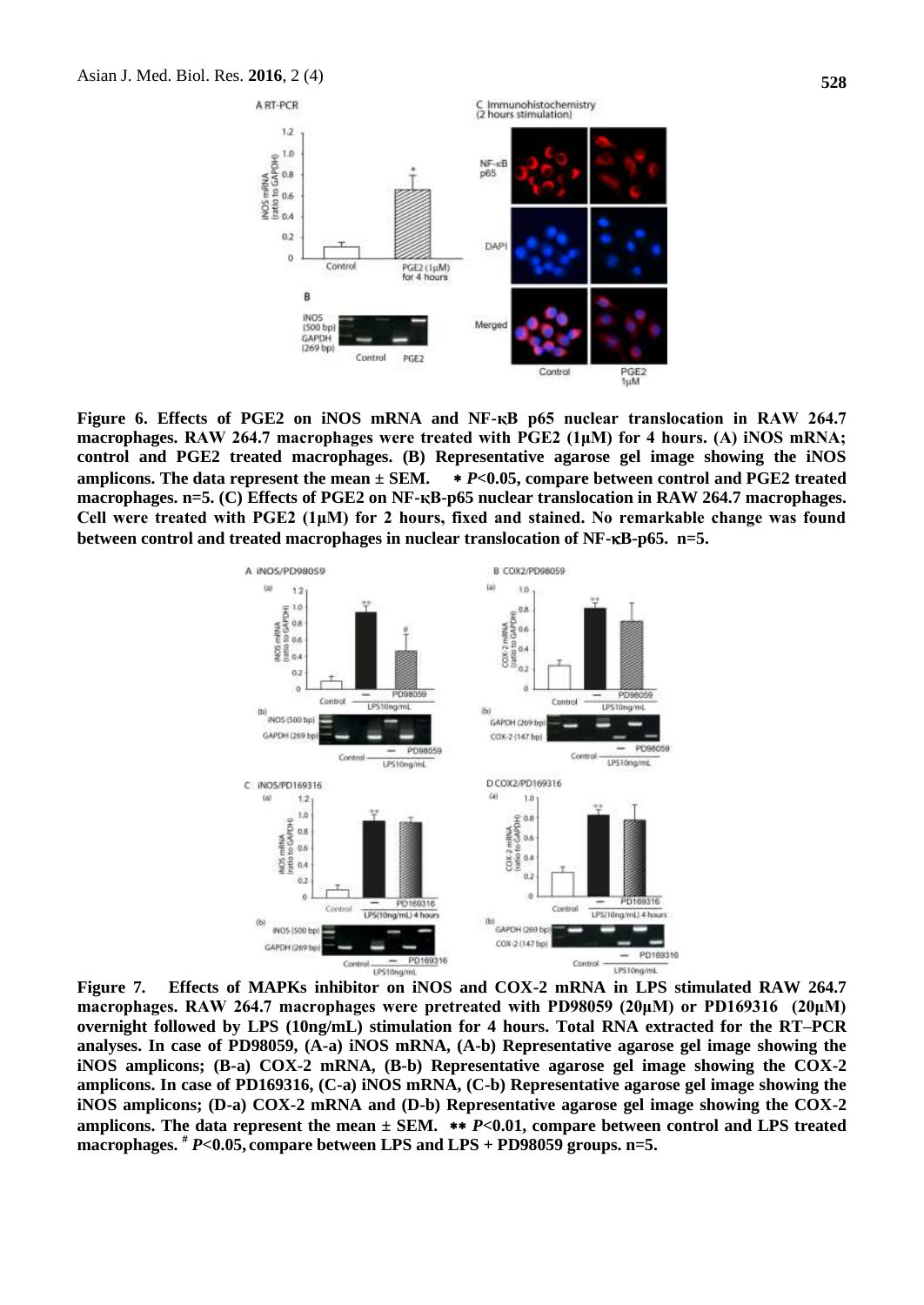

**Figure 8. Cytotoxicity and viability of cycloartenyl ferulate. Phase-contrast microscopy showing morphology of RAW 264.7 macrophages incubated overnight with CAF (30μM), LPS (10ng/mL) or control respectively for 4 hours. Representative images; (A-a) control, (A-b) LPS and (A-c) CAF treated macrophages. B Graphical representation of trypan blue exclusion viability (%) of control, LPS and CAF treated macrophages. n=5.** 

#### **3.5. Viability and cytotoxicity of CAF in RAW 264.7 macrophages**

Cell viability and cytotoxicity assessment is an important and essential part of *in vitro* research. We also investigated the effects of LPS and CAF on RAW 264.7 macrophages. RAW 264.7 macrophages were cultured in a 6-well tissue culture plates pretreated with CAF ( $30\mu$ M) overnight or LPS ( $10 \text{ ng/mL}$ ) for 4 hours. Morphological analysis was done under phase-contrast microscope. Typical morphology of cells and 70-80 % trypan blue exclusion viability were found both in CAF or LPS treated groups respectively indicating no cytotoxic effects (Figure 8).

#### **4. Discussion**

The anti-inflammatory efficacy of phytosteryl ferulate, CAF is investigated in murine RAW 264.7 macrophages. LPS activates intracellular signaling pathways are largely unresolved which involve a series of events resulting in the transmission of the signal from the plasma membrane through the cytoplasm to the nucleus where gene expression is up-regulated (Chen *et al.*[, 1999\)](#page-7-6). In spite of unresolved, most of the scientific reports suggest that LPS activates the IκB kinase (IKK)-NF-κB pathway, extracellular signal-regulated kinases (ERK) 1 and 2, c-Jun N-terminal kinase (JNK) and p38 in human monocytes (Guha *et al.*[, 2001\)](#page-7-7) and macrophages [\(Sanghera](#page-8-5) *et al.*, [1996\)](#page-8-5). In our study we found that LPS activated NF-KB indicated by nuclear translocation of NF-KB-p65 in RAW 264.7 macrophages and pretreatment with CAF  $(30\mu)$  expectedly inhibited the nuclear translocation of NF-KB-p65 in macrophages. Like NF-KB activation, LPS also increased both iNOS and COX-2 mRNA in RAW 264.7 macrophages in a time dependent manner. Interesting, expression of COX-2 gene was faster than that of iNOS gene. Like NF- $\kappa$ B-p65 nuclear translocation inhibition, CAF (1-30 $\mu$ M) dose dependently inhibited both iNOS and COX-2 mRNA. CAF 1 and 3M showed negligible effects both on iNOS and COX-2 gene. But, CAF 10 and 30 $\mu$ M significantly inhibited iNOS and COX-2 mRNA and 30 $\mu$ M strongly inhibited iNOS and COX-2 mRNA. In comparison the gene level, iNOS was strongly inhibited than COX-2 gene. Other scientific also suggested that there are many intracellular signaling pathways where iNOS gene is inhibited strongly but not COX-2.For example, CKD712 (S-1-α-naphthylmethyl-6, 7-dihydroxy-1, 2, 3, 4-tetrahydroisoquinoline), a newly synthesized tetrahydroisoquinoline and an enantiomer (S form) of YS 49 (a derivative of higenamine) completely inhibited NF-KB activation and iNOS gene, but not COX-2 in LPS activated RAW 264.7 macrophages, suggesting that another mechanism may be involved in the induction of COX-2 by LPS in addition to the NF-KB pathway (Tsoyi *et al.*[, 2008\)](#page-8-6). In order to explain why the iNOS gene was downregulated strongly than COX-2, we investigated the effect of compounds associated with the signaling cascade such as COX-2 inhibitor, p38 MAP kinase inhibitor, and p44/42 MAP kinase inhibitor on iNOS and COX-2 gene expression in LPS activated macrophages. Interestingly, CAY10404 (COX-2 inhibitor) more strongly inhibited iNOS gene than COX-2 gene, PD98059 (p44/42 MAP kinase inhibitor) partially but significantly (*P*<0.05)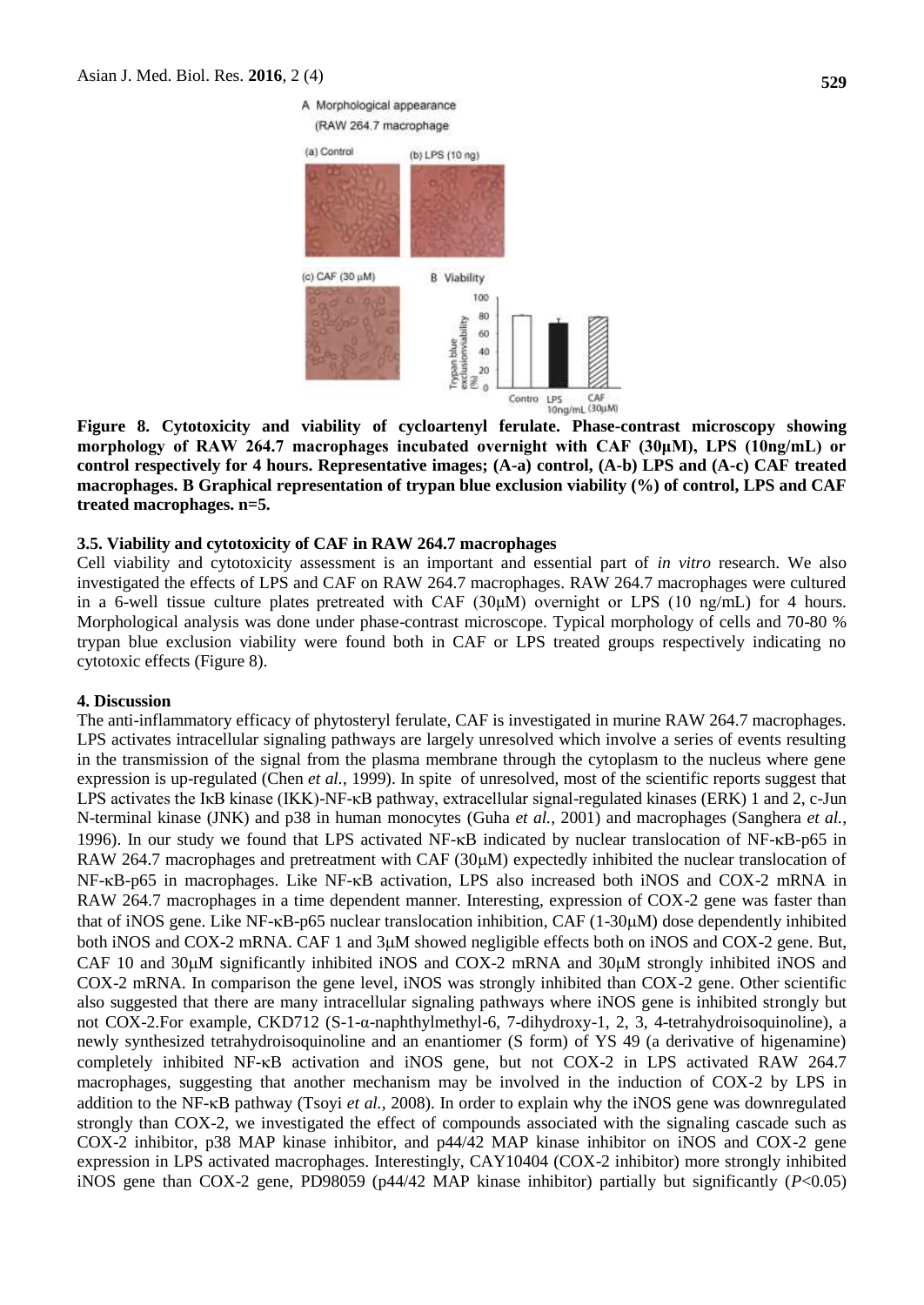inhibited iNOS mRNA but not COX-2 gene. On the other hand, PD169316 (p38 MAP kinase inhibitor) neither inhibited iNOS nor COX-2 mRNA. These findings underscore the concept that there may be the involvement of some other COX-2 signaling pathways of macrophage pathophysiology that involved in the induction of COX-2 by LPS in addition to the NF-kB pathway. In accordance with our findings, other scientific reports also suggested the similar anti-inflammatory mechanism in macrophages such as shikonin/alkannin derivatives (analogs of naphthoquinone pigments) significantly inhibited iNOS and prevented phosphorylation of ERK; however, there was no effect on p38 or pJNK in LPS stimulated RAW 264.7 macrophages [\(Cheng](#page-7-8) *et al.*, 2008). One of the key enzymes that play a pivotal role in tumor promotion and progression is COX-2, a rate-limiting enzyme in prostaglandin biosynthesis. Now day, scientific evidence suggests that inappropriate induction of COX-2 mediates cell proliferation, tumor growth, suppress the immune response to malignant cells [\(Liang](#page-8-7) *et al.*, [1999\)](#page-8-7). It has been reported that activation of MAP kinase phosphorylation transduces signals to activate the transcription of NF-κB-mediated pro-inflammatory cytokines in which the activation of ERK is involved [\(Cheng](#page-7-8) *et al.*, 2008; [Hambleton](#page-7-9) *et al.*, 1996). We also speculated that CAF inhibits iNOS through ERK1/2- MAPKp38 signaling pathway. For that reason we investigated the effects of PGE2 on RAW 264.7 macrophages. We only found that PGE2 significantly upregulated iNOS gene, but no remarkable effects on NFκB-p65 nuclear translocation in macrophages. More precise study needs to identify the signaling pathways that involve CAF in the anti-inflammatory action.

#### **5. Conclusions**

The anti-inflammatory effects of CAF might be mediated through inhibition of LPS-induced iNOS and COX-2 genes via the suppression of NF- $\kappa$ B activation at the nuclear translocation level.

#### **Acknowledgements**

This work was supported, in part, by JSPS KAKENHI (25221205) and Yakult Bioscience Foundation.

#### **Conflict of interest**

None to declare.

#### **References**

- <span id="page-7-5"></span>Bligh EG and WJ Dyer, 1959. A rapid method of total lipid extraction and purification. Can. J. Biochem. Physiol., 37: 911-917.
- <span id="page-7-6"></span>Chen CC and JK Wang, 1999. p38 but not p44/42 mitogen-activated protein kinase is required for nitric oxide synthase induction mediated by lipopolysaccharide in RAW 264.7 macrophages. Mol. Pharmacol., 55: 481- 488.
- <span id="page-7-8"></span>Cheng YW, CY Chang, KL Lin, CM Hu, CH Lin and JJ Kang, 2008. Shikonin derivatives inhibited LPSinduced NOS in RAW 264.7 cells via downregulation of MAPK/NF-kappaB signaling. J. Ethnopharmacol., 120: 264-271.
- <span id="page-7-4"></span>Griscavage JM, S Wilk and LJ Ignarro, 1996. Inhibitors of the proteasome pathway interfere with induction of nitric oxide synthase in macrophages by blocking activation of transcription factor NF-kappa B. Proc. Natl. Acad. Sci. USA., 93: 3308-3312.
- <span id="page-7-7"></span>Guha M and N Mackman, 2001. LPS induction of gene expression in human monocytes. Cell. Signal., 13: 85- 94.
- <span id="page-7-9"></span>Hambleton J, SL Weinstein, L Lem and AL DeFranco, 1996. Activation of c-Jun N-terminal kinase in bacterial lipopolysaccharide-stimulated macrophages. Proc. Natl. Acad. Sci. USA., 93: 2774-2778.
- <span id="page-7-1"></span>Islam MS, T Murata, M Fujisawa, R Nagasaka, H Ushio,AM Bari et al., 2008. Anti-inflammatory effects of phytosteryl ferulates in colitis induced by dextran sulphate sodium in mice. Br. J. Pharmacol., 154: 812-824.
- <span id="page-7-0"></span>Jariwalla RJ, 2001. Rice-bran products: phytonutrients with potential applications in preventive and clinical medicine. Drugs Exp. Clin. Res., 27: 17-26.
- <span id="page-7-2"></span>Jung WK, I Choi, DY Lee, SS Yea, YH Choi,MM Kim et al., 2008. Caffeic acid phenethyl ester protects mice from lethal endotoxin shock and inhibits lipopolysaccharide-induced cyclooxygenase-2 and inducible nitric oxide synthase expression in RAW 264.7 macrophages via the p38/ERK and NF-kappaB pathways. Int. J. Biochem. Cell Biol., 40: 2572-2582.
- <span id="page-7-3"></span>Kim JB, AR Han, EY Park, JY Kim, W Cho, J Lee et al., 2007. Inhibition of LPS-induced iNOS, COX-2 and cytokines expression by poncirin through the NF-kappaB inactivation in RAW 264.7 macrophage cells. Biol. Pharm. Bull., 30: 2345-2351.